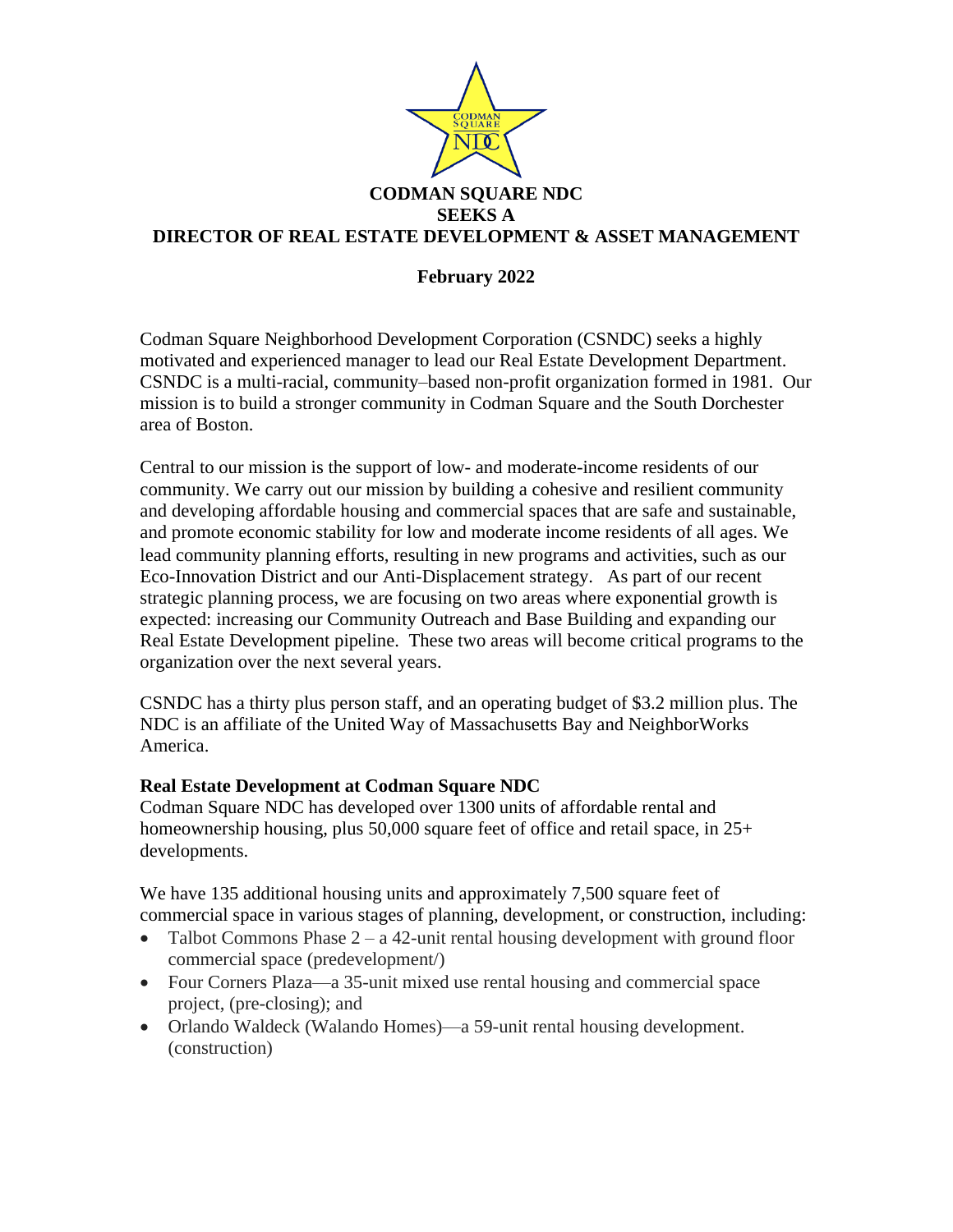We have several projects that are in the conceptual or exploratory phase:

- On the Square (OTS) the redevelopment of an existing one-story commercial retail building owned by CSNDC to include a 3-story, 39-unit rental housing development
- Initial negotiations with a private developer to redevelop a former church site to include approximately 85 units of affordable and workforce housing

Our real estate department also supports our asset management component and actively monitors our portfolio of properties and manages the restructuring of those properties as needed. These currently include:

- Erie-Ellington Refinancing/rehab of a 50-unit rental housing development
- Washington Columbia I refinancing/rehab of a 151-unit rental housing development
- Talbot Bernard Homes refinancing/rehab of a 44-rental housing development
- Talbot Bernard Senior refinancing/rehab of a 31-unit elderly rental housing development

# **The Director of Real Estate Development**

The Director of Real Estate Development has overall responsibility for supporting Real Estate Development and Asset Management at CSNDC, including supervising 3 project managers, an asset manager, plus occasional interns and fellows. They report to the Vice President of Operations.

## **Responsibilities include**:

- Develop and maintain a realistic and achievable real estate project pipeline
- Oversee planning, site selection, construction, design, loan closings and implementation of all real estate development projects
- Develop project proposals, determine feasibility, and seek project financing in conjunction with staff
- Select and manage project teams
- Engage, build, and maintain partnerships and on-going communication with lenders and other key stakeholders who are pivotal to supporting our pipeline and portfolio
- Collaborate on efforts to engage community residents in housing development, housing stabilization and commercial real estate development
- Support the Asset Manager in monitoring all of our properties in our portfolio in order to ensure their financial, physical and social health, and managing property renovation and restructuring in a timely manner
- Facilitate collaboration among departmental staff and between the department and other programs areas, as appropriate
- Dovetail Real Estate Development activities with the agency's Anti-Displacement/Keeping Codman Square Affordable strategy and other initiatives